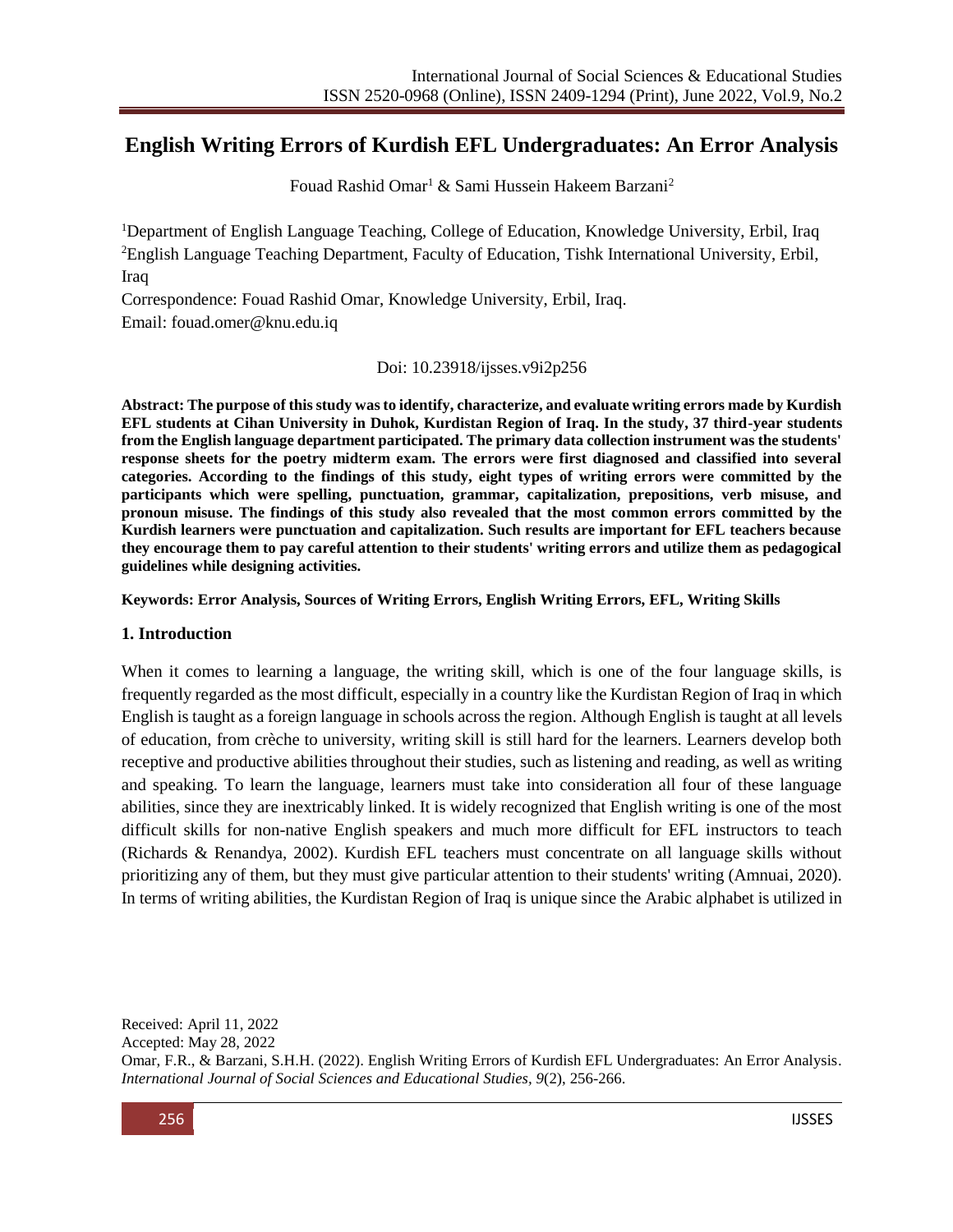classrooms rather than the Latin alphabet. As a result, it takes more time, effort, and experience for learners to improve their writing abilities. Numerous studies have been undertaken on the writing errors of Kurdish learners (Ahmed, 2017; Omar, 2019; Abdullah & Muhammad, 2020; Aljaf, et al., 2021).

The studies examine written corrective feedback, error correction, and the writing issues encountered by Kurdish EFL learners. Additionally, the studies that Kurdish learners' English writing proficiency is quite low, despite years of study. More intriguingly, it is surprising to find undergraduate students majoring in the English language have the same difficulties with English writing abilities as their peers from other departments. Kurdish EFL learners' poor writing abilities are partially attributed to technology since the majority of the learners write messages, emails, assignments, and projects using electronic devices like smartphones, tablets, and computers. Furthermore, teachers should feel awful about their learners' poor writing performance since they can at the very least recognize the learners' mistakes and concentrate on them for correction. Even though a little amount of research has been conducted on this topic in the Kurdistan Region of Iraq, none of these studies have been able to accurately identify Kurdish learners' English writing errors, and the sample used in these studies was not comprised of English language department students. As such, this study aims to shed light on the writing abilities of Kurdish EFL learners from the English Language department at Cihan University in Duhok, as well as to identify and categorize their most frequent writing errors. More precisely, the current study seeks to address the following questions:

- 1. What type of writing errors do Kurdish EFL students often make?
- 2. How frequently such writing errors occur in Kurdish EFL students' writings?

# **2. Literature Review**

# **2.1 Error Analysis**

Error analysis is a technique used to assess the speaking and writing abilities of foreign or second language learners. According to Crystal (2008), error analysis is a "technique for identifying, classifying and systematically interpreting the unacceptable forms produced by someone learning a foreign language, using any of the principles and procedures provided by linguistics" (p.165). Many scholars have presented arguments from a variety of perspectives. For instance, Corder (1967) and Brown (2000) underline the importance of analysing learners' mistakes since they may help identify EFL learners' strengths and weaknesses in English writing abilities. Similarly, Al-Saudi (2013) believes that errors might assist language teachers in determining their students' progress. The concept of error analysis in the context of teaching and learning FL or SL dates all the way back to the 1970s. Over the last several decades, error analysis has attracted a large number of researchers to collect and explain language learners' errors made in writing and speaking. Many have misinterpreted the concept of error analysis in relation to learners' writing performance, although errors are seen as an integral element of the process of teaching and learning a language (Khansir, 2012); some even argue that they are an essential part of the language learning process (Corder, 1974). However, writing errors cannot be eliminated, they may assist language teachers in placing a greater emphasis on the learners' writing abilities, analysing their errors, identifying the causes for their errors, and proposing an applicable remedy. Therefore, writing errors must be taken into account and should not be overlooked as they help learners develop their writing abilities. According to Ellis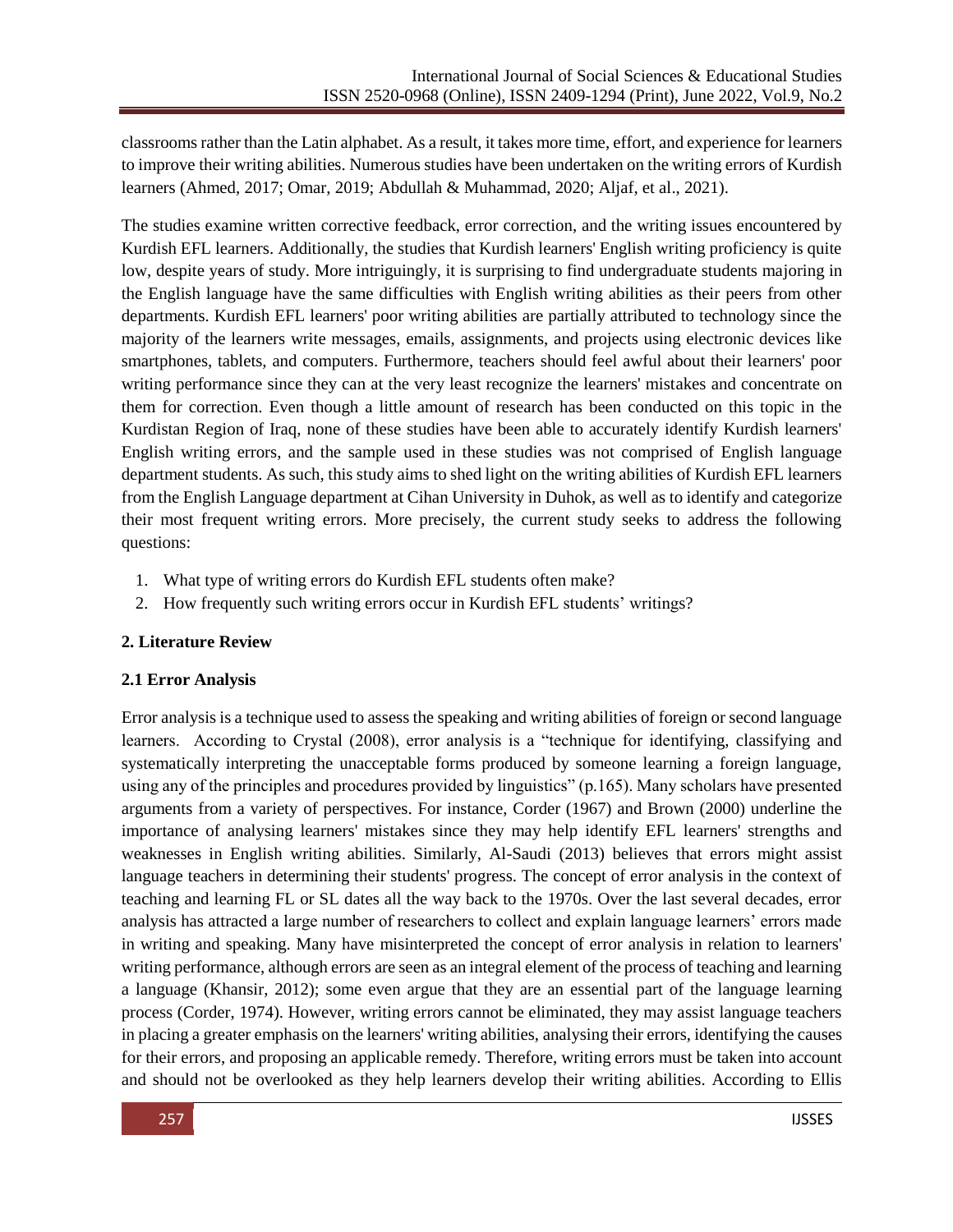(2008), the analysis of errors may aid language teachers in identifying their students' writing errors and dealing with them in a reasonable manner, and they also assist them in paying more attention to the construction of resources for learners in the future. Aljaf, Ahmed, and Salim (2021), on the other hand, believe that learners' writing errors are seen as a stumbling block in the process of language acquisition and that they must be addressed quickly.

## **2.2 Sources of Errors**

According to Lado (1957), the most common causes of mistakes are due to the learners' first language interfering with the target language learning process during the target language learning process. Typically, EFL learners discover that certain components of the target language are simple for them to learn, while other elements are difficult for them to acquire. In the case of these aspects being identical to those in their native language, they will be straightforward for them to understand. However, if the characteristics of the target language vary from those of their native language, it is assumed that they will find it challenging. In addition, this is true for Kurdish EFL students since several aspects of the Kurdish language are distinct from those of the English language. As a result, it takes a significant amount of time and effort for individuals to master the aspects of the language that are distinct from their native tongue. One such cause for making errors is overgeneralization, which occurs when learners believe that a pattern or norm in English functions without taking into account irregularities or exceptions. Another kind of learner's writing error that has been more prevalent in recent years is the use of technology, namely electronic gadgets that hinder the development of the learners' writing skills in English.

### **2.3 Types of Errors**

Brown (2000) states that errors are classified into two broad categories: interlingual errors and intralingual errors. The former refers to errors that are obvious and attributable to first language interference, which is referred to as negative interlingual transfer. The latter refers to errors caused by wrongly applying target language rules. Based on the researcher's observation of Kurdish writing and the findings of studies, Kurdish EFL Learners often make errors with plural nouns, third-person singular (s/es), capitalization, tenses, prepositions, and word order (Aljaf et al., 2021). Despite the problems that Kurdish EFL learners face in the classroom, EFL teachers cannot avoid the reality that they are not paying attention to their students' low performance in English language writing.

### **2.4 Previous Studies**

The problem of writing errors among EFL learners has lately captured the attention of scholars. Numerous studies have been undertaken across the globe to explore and assess learners' English writing errors. In the Iraqi Kurdistan Region, a few studies concentrating on Kurdish EFL learners' writing errors have been conducted, but none have been able to demonstrate the specific types of errors the learners make while writing English. Chen (2004), for example, examined Chinese ESL students' English writing errors. It was revealed in his research that students transmitted grammatical components from the Chinese to the English language. Ridha (2012) performed research to ascertain Iraqi EFL students' essay writing errors. The data indicated that students made a variety of errors, the most common of which were grammatical, word order, and grammatical errors. Additionally, the findings of his investigation indicated that the primary source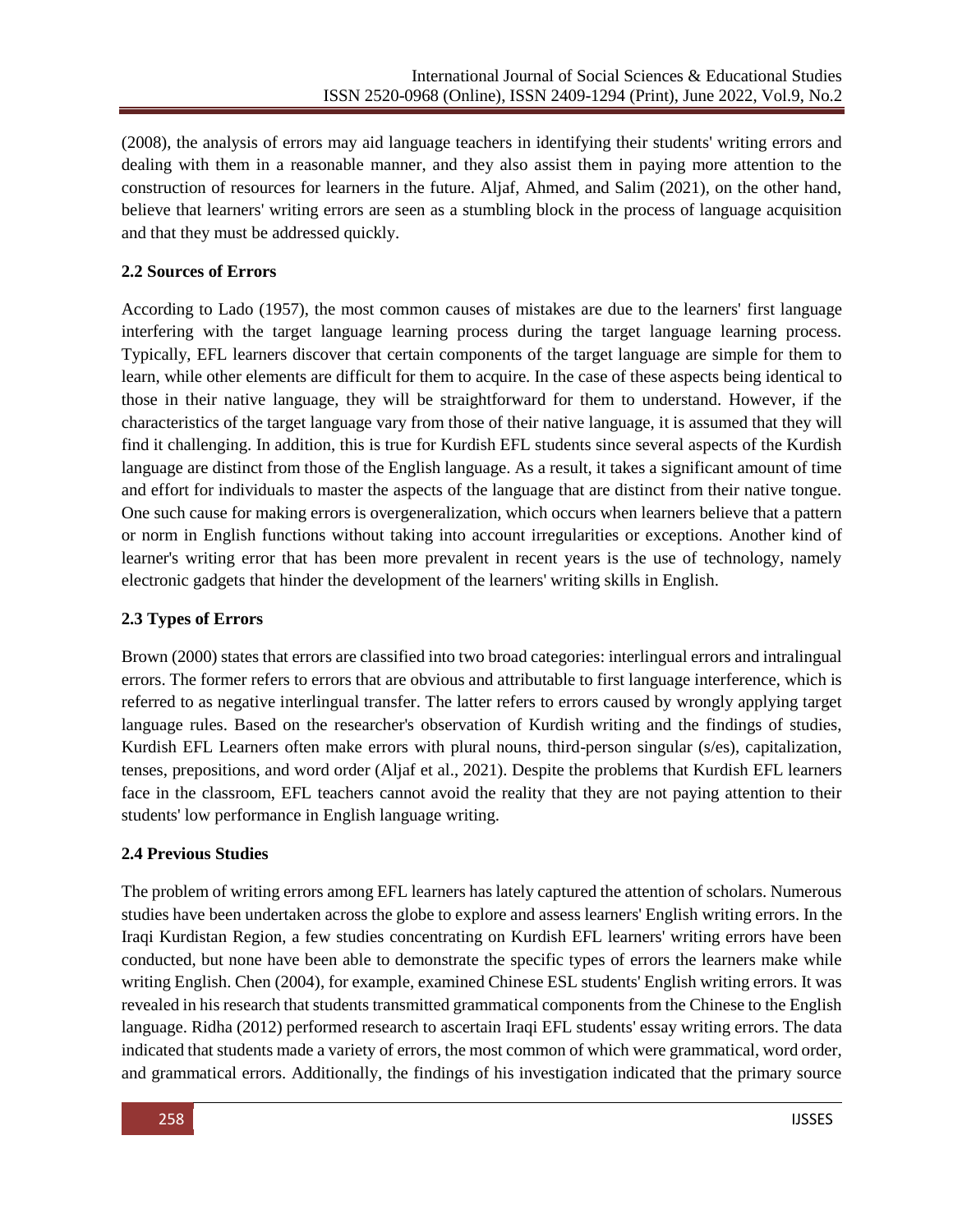of the students' errors was Arabic language interference. Köroglu (2014) evaluated the syntactic errors made by Turkish EFL learners in Turkey using the writings of 23 students at Gazi University. The study showed that students committed both intralingual and interlingual errors, most notably overgeneralization and violation of grammatical norms while employing prepositions. Mahmood (2016) did another research to detect and evaluate the writing errors made by EFL students at two colleges in the Kurdistan Region. He accomplished the study's objective by administering the Cambridge Standard Writing Test (CSWT). The study's results suggested that the participants' major writing challenges were grammar, punctuation, and spelling. Likewise, Abdullah (2020) conducted a study to determine the kind and frequency of errors made by Kurdish EFL students. The researcher collected data for the study by administering a composition exam to participants. The study discovered that the most often made errors by participants were in punctuation and capitalization. Aljaf, Ahmed, and Salim (2021) performed the most current research on writing error analysis in the Kurdistan Region. Their research sought to investigate the types and frequency of errors made by students in their writing. 80 writing examples from their students were randomly selected to identify and determine the most frequent errors. Their study discovered that the majority of students' compositions had spelling, punctuation, grammatical, and lexical problems.

# **4. Methodology**

# **4.1 Research Design**

The data for this research was gathered via the use of a mixed-method design, namely a corpus design and qualitative methods. In the words of McCarthy and Sampson (2005), corpus design refers to the study of language that has been produced in a real-world situation, such as students' replies to an exam question. According to Creswell (2012), qualitative research is a type of scholastic research, and in order to conduct it, researchers must rely on the opinions of participants, ask detailed and long questions, collect data that is primarily composed of texts written by participants, describe and analyze the words used by participants in the texts based on themes, and conduct a formal analysis of the data collected.

# **4.2 Participants**

In the present study, a sample of 37 third-year students (22 females and 15 males) from Cihan University's English department in Duhok, Iraq's Kurdistan Region participated. All participants were of Kurdish origin and were between the ages of 21 and 25.

# **4.3 Instrument**

The midterm examination papers of students enrolled in the poetry course "19th Century Poetry" served as the main instrument for gathering data for this study. The exam consisted of three explanatory questions. Because of this, the students' answers must have been descriptive in nature. More specifically, the questions were as follows: a) Explain the theme of "Death" in the poem "Break, Break, Break" by Tennyson, b) Why does the poet repeat the word "Break" three times? and c) How is the theme of POWER presented in the poem "My Last Duchess" by Robert Browning?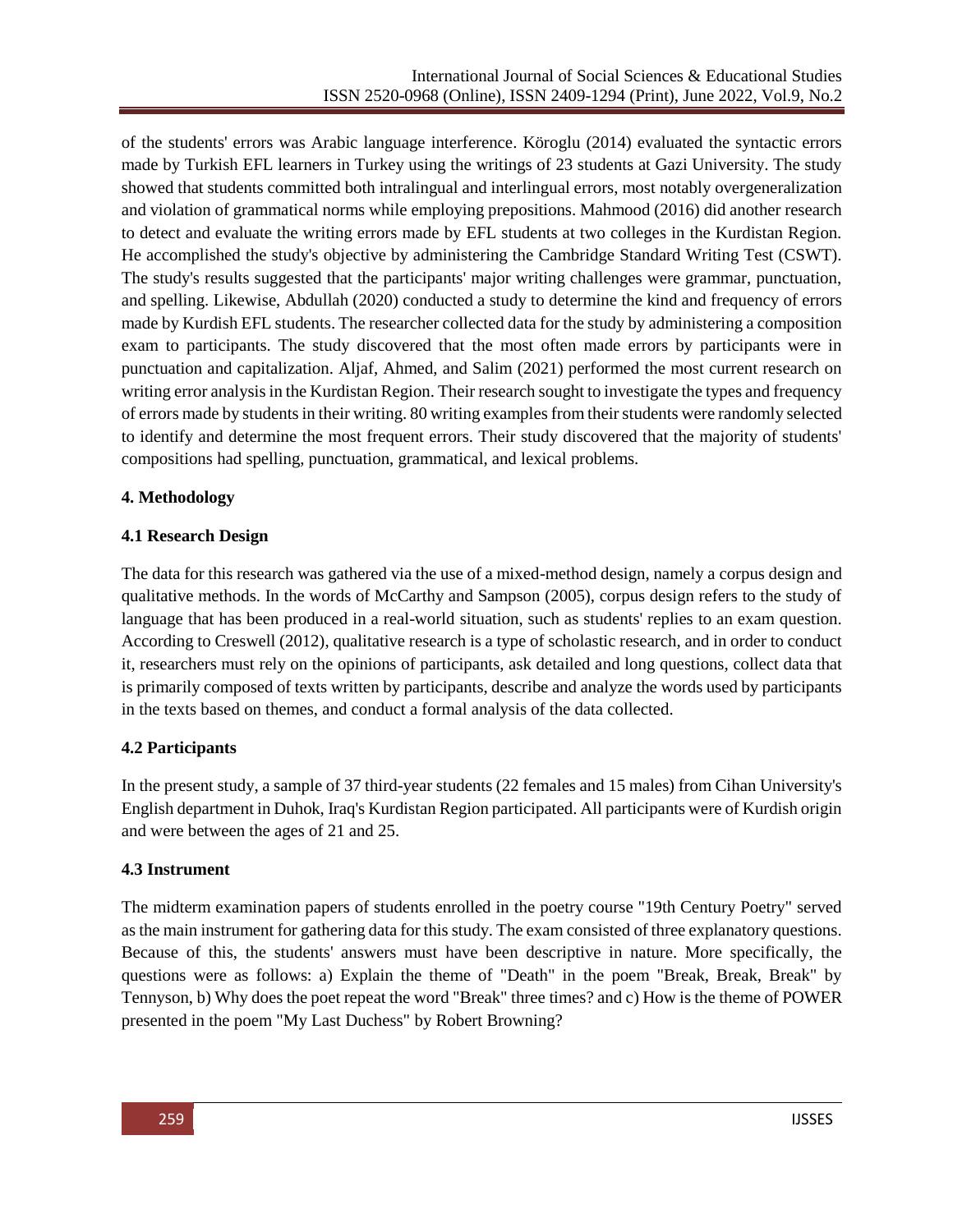### **4.4 Procedures**

In what seemed to be a routine midterm exam, the question papers were distributed to the students without their knowledge that their answers would be collected and analyzed for research reasons. The students had only one hour to complete their answers to the questions. After collecting the students' answer sheets, the researcher went over them and corrected their answers. Following that, the papers were assessed by two additional experienced professors in order to decide their reliability. In the course of verifying and revising the papers, the researcher made a point of noting any errors he came across and recording them in a notebook.

### **4.5 Data analysis**

For the purposes of this study, the researcher used the methodologies employed by Corder (1974) in his study in order to examine the data acquired. First and foremost, every word and phrase written by the students in their replies was thoroughly examined to see what kinds of errors they had made in their writing. Second, the sorts of errors were grouped into distinct parts with the use of coding, which was then translated into a percentage in order to determine the frequency of occurrence. Third, the findings of this study were compared to those of some other previous studies that had been conducted for the same purpose as this one. The results of this research were analyzed using the categorization of writing errors devised by Chanquoy (2001), which was based on the findings of a previous study. The following are examples of these errors:

- 1. Spelling errors: This category includes errors that are connected to orthography.
- 2. Grammatical errors are divided into four categories: gender errors, number errors, agreement of nouns, verbs, and adjectives, and subject-verb agreement.
- 3. Punctuation errors: This category is concerned with issues with punctuation and capitalization.

### **5. Results and Discussions**

# **5.1 Types of English Writing Errors Made by the Kurdish EFL Undergraduate Students in Their Answers:**

The findings of this study revealed that Kurdish EFL students from the English department at Cihan University in Duhok, Iraq, made a variety of errors in their writings, including errors in spelling, capitalization, grammar, punctuation, incorrect use of pronouns, prepositions, articles, and incorrect use of verbs as shown in Table 1.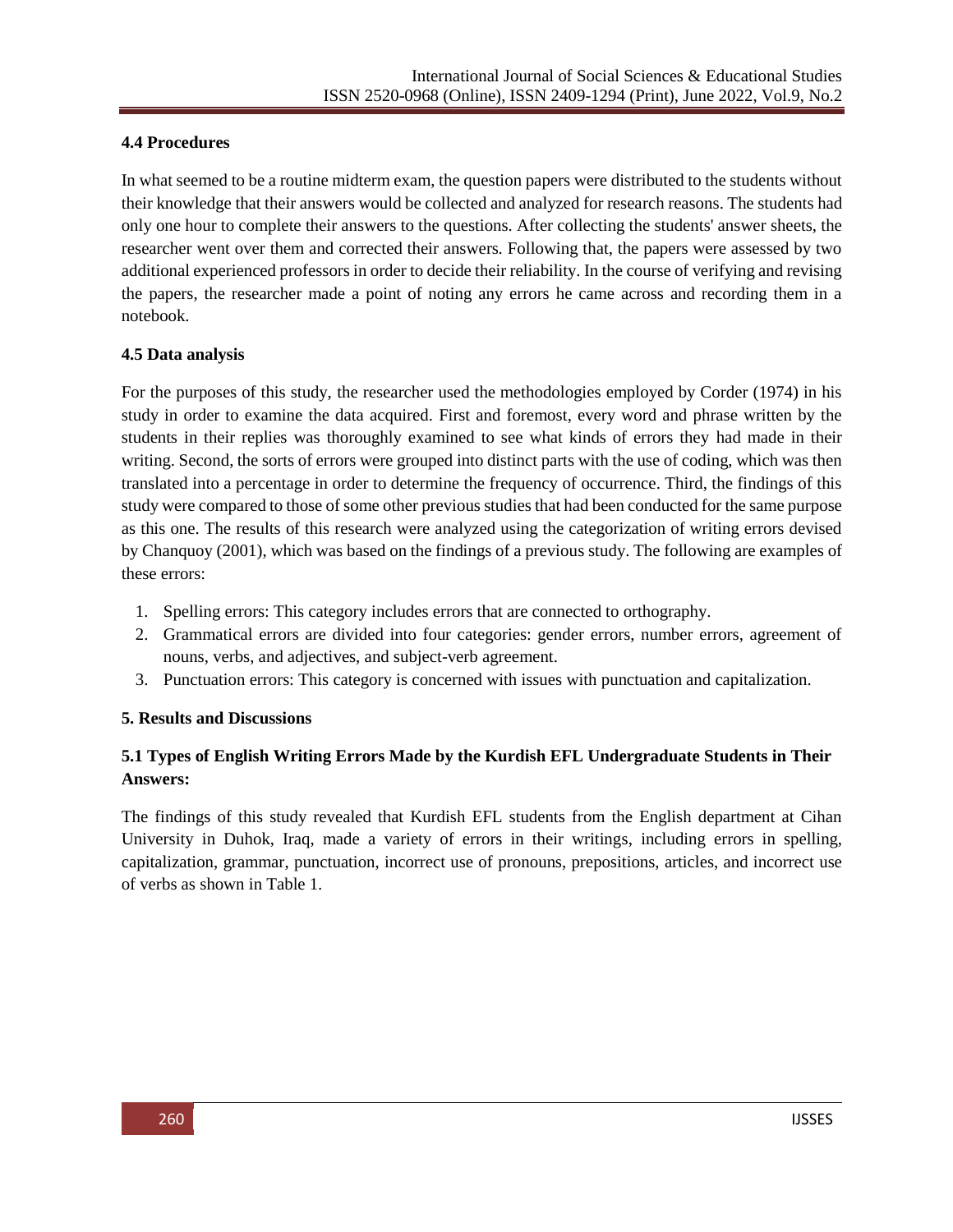| No.            | Type of               | Example of error identified                                                                                                                                                                                                                                                                                                                                             | Definition of error type                                                                                                                                                                                                                                                                                                                                                                                                                                                                                                                                                                                            |  |
|----------------|-----------------------|-------------------------------------------------------------------------------------------------------------------------------------------------------------------------------------------------------------------------------------------------------------------------------------------------------------------------------------------------------------------------|---------------------------------------------------------------------------------------------------------------------------------------------------------------------------------------------------------------------------------------------------------------------------------------------------------------------------------------------------------------------------------------------------------------------------------------------------------------------------------------------------------------------------------------------------------------------------------------------------------------------|--|
|                | errors                |                                                                                                                                                                                                                                                                                                                                                                         |                                                                                                                                                                                                                                                                                                                                                                                                                                                                                                                                                                                                                     |  |
| $\mathbf{1}$   | Spelling              | freind, ded, spiker, marrege                                                                                                                                                                                                                                                                                                                                            | The students misspelled the words<br>"friend," "death," "speaker," and<br>"marriage."                                                                                                                                                                                                                                                                                                                                                                                                                                                                                                                               |  |
| $\overline{2}$ | capitalization        | the duke's control over his<br>late wife is so extreme.<br>tennyson is trying to stress the<br>harsh way surfs persistently<br>crash on the seashore.                                                                                                                                                                                                                   | At the start of the sentence, the<br>initial letter of the word the is written<br>in lowercase.<br>Tennyson's proper noun's initial<br>letter is not capitalized.                                                                                                                                                                                                                                                                                                                                                                                                                                                   |  |
| 3              | Grammar               | After his wife died, he isn't<br>able to smile.                                                                                                                                                                                                                                                                                                                         | The correct form: After his wife<br>died, he wasn't able to smile.                                                                                                                                                                                                                                                                                                                                                                                                                                                                                                                                                  |  |
| $\overline{4}$ | Punctuation           | This poem is recounted by the<br>Duke of Ferrara who practices<br>his voice to achieve the power<br>of those around him He even<br>speaks for his deceased wife:<br>the duke determines who is<br>allowed to see her <i>portrait</i><br>the speaker uses an unusual<br>trimester because most of the<br>lines consist of three metrical<br>feet such as sea me play bay | Each sentence must end with a<br>period. The proper version is as<br>follows:<br>(This poem is recounted by the<br>Duke of Ferrara who practices his<br>voice to achieve the power of those<br>around him. He even speaks for his<br>deceased <i>wife</i> . The Duke determines<br>who is allowed to see her <i>portrait</i> .)<br>Comma must be used between (sea<br>me play bay) and a period must be<br>used to mark the conclusion of the<br>sentence. Just like this:<br>(The speaker uses an unusual<br>trimester because most of the lines<br>consist of three metrical feet such as<br>sea, me, play, bay.) |  |
| 5              | Misuse of<br>pronouns | "My Last Duchess" is a poem<br>that shows the silence<br>enforced upon a <b>Duchess</b> . He<br>was seen as on his own and<br>isolated at the start of the<br>poem.                                                                                                                                                                                                     | The Duchess is a feminine title. As a<br>result, the pronoun used to refer to it<br>should be (she, her) rather than (he,<br>his).<br>The correct form is:<br>"My Last Duchess" is a poem that<br>shows the silence enforced upon a<br>Duchess. She was seen as on her                                                                                                                                                                                                                                                                                                                                              |  |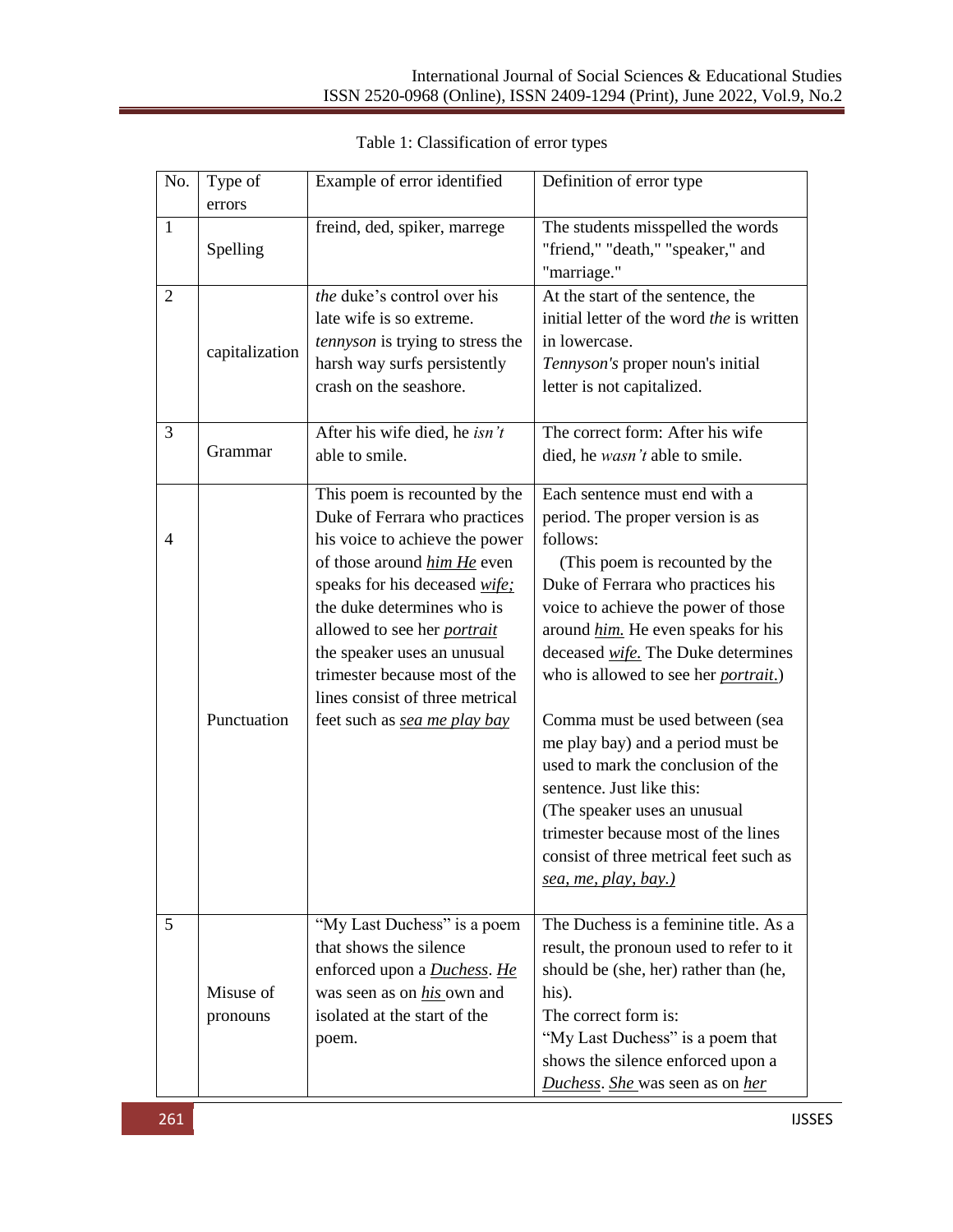|                |                    |                                                                                                                                                         | own and isolated at the start of the<br>poem.                                                                                                                                                                                                   |
|----------------|--------------------|---------------------------------------------------------------------------------------------------------------------------------------------------------|-------------------------------------------------------------------------------------------------------------------------------------------------------------------------------------------------------------------------------------------------|
| 6              | Prepositions       | The speaker was calling the<br>waves to hit stones in the<br>shore hard.                                                                                | In this case, the preposition (in) does<br>not correspond to the word (shore).<br>This is the proper preposition: (on<br>the shore).<br>The speaker was calling the waves to<br>hit the stones on the shore hard.)                              |
| $\overline{7}$ | Articles           | The Duke considers<br>everything that he owns and<br>everybody with whom he<br>lives <i>as opportunity</i> to<br>increase his power over the<br>people. | In this sentence, article (an) is<br>omitted from the sentence.<br>The correct sentence is:<br>(The Duke considers everything that)<br>he owns and everybody with whom<br>he lives as an opportunity to increase<br>his power over the people.) |
| 8              | Misuse of<br>verbs | People ask questions about<br>the Duchess but the Duke tells<br>all the <i>questions</i> .                                                              | The word "tells" is improper and<br>does not go with the word<br>"questions."<br>The correct form is:<br>(People ask questions about the<br>Duchess but the Duke <i>answers</i> all<br>the questions.)                                          |

Table 1 shows that the Kurdish EFL students at Cihan University-Duhok produced a variety of writing errors. Their text had problems in spelling, capitalization, grammar, punctuation, pronoun usage, preposition misuse, article misuse, and verb usage.

# **5.2 Frequency of Writing Errors Made by the Kurdish EFL Students**

The present study also aimed to investigate the errors committed by the Kurdish EFL students in their writing and to find out which type of writing errors are the most common. The findings of the study found that the students made some same mistakes repeatedly in their writing. See Table 2 and Figure 1.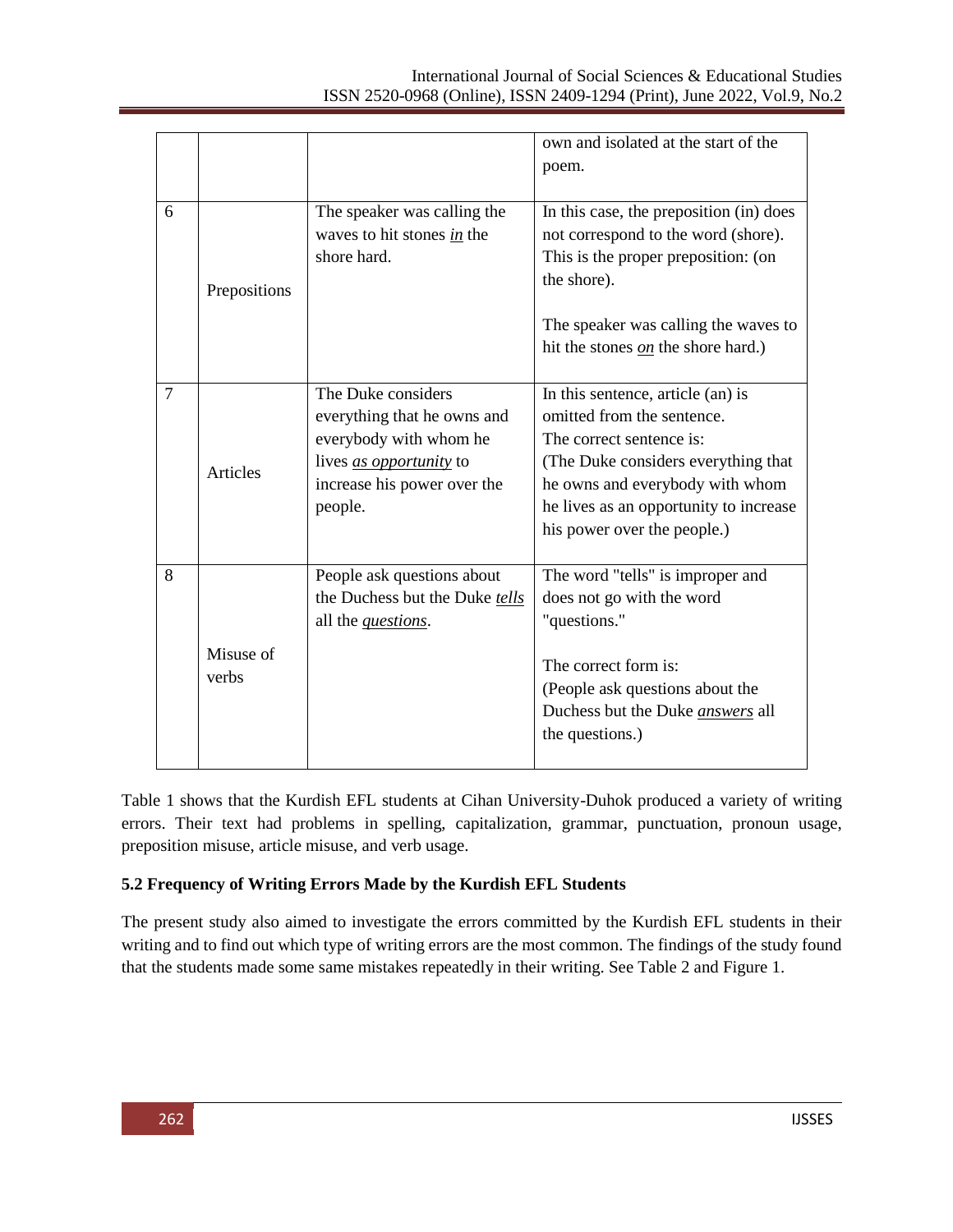| Type of error      | Frequency | Percentage % |
|--------------------|-----------|--------------|
| Spelling           | 20        | 10.9         |
| Capitalization     | 31        | 17.0         |
| Grammar            | 18        | 9.8          |
| Punctuation        | 37        | 20.3         |
| Misuse of pronouns | 13        | 7.1          |
| Prepositions       | 27        | 14.8         |
| Articles           | 21        | 11.5         |
| Misuse of verbs    | 15        | 8.2          |
| Total              | 182       | 100          |

Table 2: Frequency and percentage of the writing error types



Figure 1: Kurdish EFL students' writing errors

Table 2 shows that punctuation errors (Frequency= 37; Percentage=  $20.3\%$ ) were the most frequent type of writing errors made by the students. The second most frequent type of error was capitalization (Frequency=31; Percentage=17%). The third most frequent error type committed by the students was preposition (Frequency=27; Percentage=14.8%). Some other kinds of errors such as articles (Frequency=21; Percentage=11.5%), spelling (Frequency=20; Percentage=10.9%), and grammar (Frequency=18; Percentage=9.8%) were relatively common errors in the students' writing. Misuse of verbs (Frequency=15; Percentage=8.2%) and Misuse of pronouns (Frequency=13; Percentage=7.1%) were also discovered in the Kurdish students' writing.

# **5.3 Discussions**

This study aimed at examining the writing errors made by Kurdish EFL students at Cihan University-Duhok. To consider the first question of this study, the findings found that the students committed several different types of errors in English writing. One of these types of errors was spelling. The common misspellings that the Cihan University-Duhok students made were: (1) e before i in the word \*acheive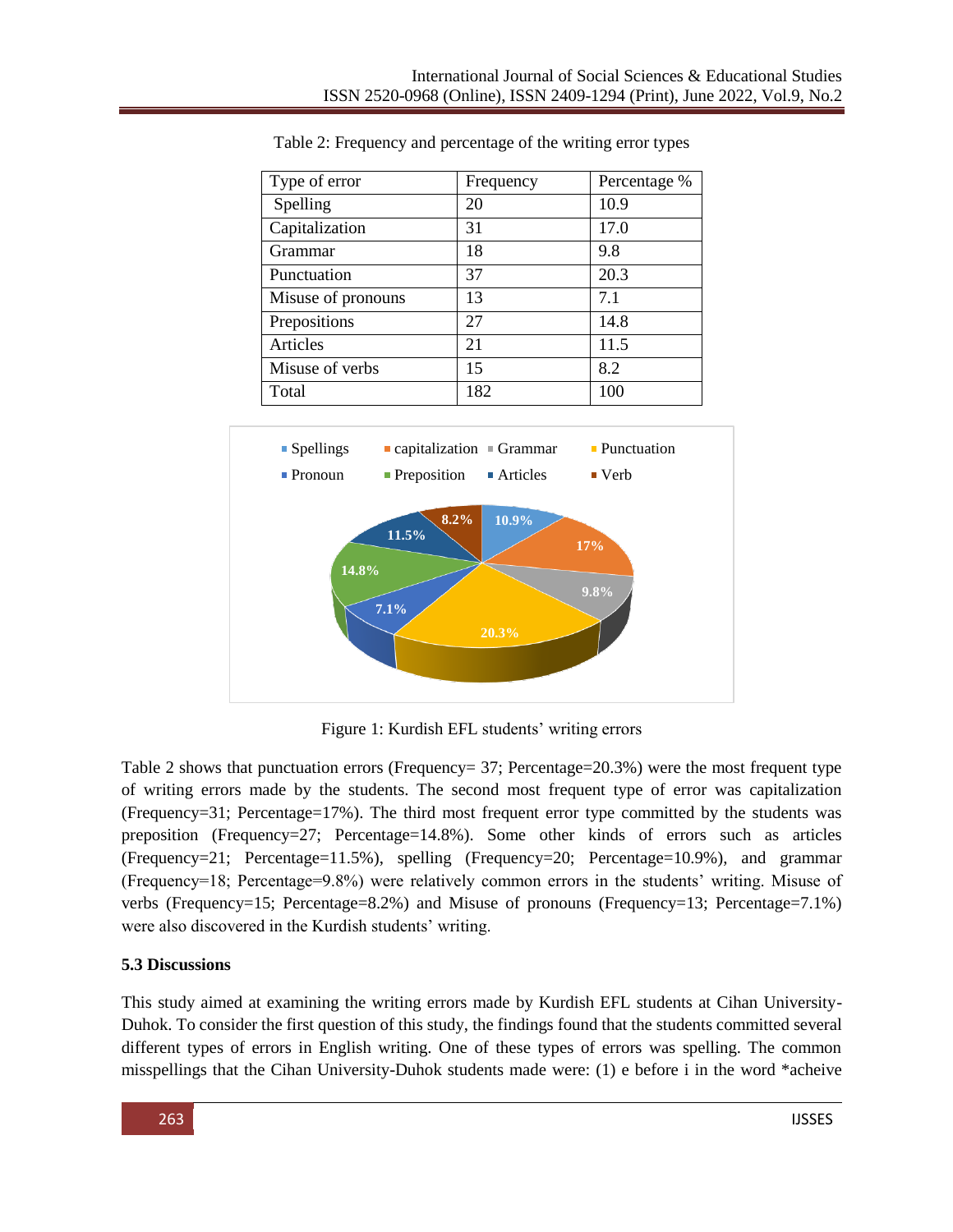instead of achieve, \*beleive instead of believe, and \*freind instead of friend. (2) one letter n in the word \*begining instead of beginning, (3) missing r in the word \*suprise instead of surprise, (4) o before w in the word \*tow instead of two, (5) missing h in the word \*wich instead of which, (6) missing l in the word \*realy instead of really, (7) adding the letter c in the word \*neccessary instead of necessary, (8) missing e in the word \*happend instead of happened.

These results verified Mahmood's (2016) observation that spelling constituted a kind of writing error. Furthermore, this study revealed that Kurdish EFL students often ignored capitalization in their writing. For example, regardless of the kind of function of the word, the majority of participants in this study did not capitalize the initial letter of a word that should have been capitalized.

Moreover, the first letter of the proper nouns was not capitalized by most of the students who participated in this study like \*tennyson. The results of the study are in line with Köroğlu (2014). The results of this study revealed that the students made grammatical mistakes in their writing. One example of this type of error is the sentence \*The Duke should \_ happy with the painting. It is obvious that the student has not used the infinitive be between the modal verb should and the adjective happy. The correct sentence is The Duke should be happy with the painting. In a nutshell, the results of the current study revealed some other types of writing errors committed by Kurdish students including punctuation, misuse of pronouns, prepositions, articles, and misuse of verbs. These results match the findings of several previous studies conducted by Aljaf, Ahmed, and Salim (2021) and Abdullah (2020).

Regarding the second question, this study's results revealed that the most common types of writing errors made by Kurdish students were punctuation, capitalization, and prepositions. These sorts of writing errors are attributed to a variety of variables, including the student's native language and the Arabic alphabet, due to the students' lack of familiarity with the English alphabet. The findings of this research corroborate those of Ridha's (2012) study.

### **6. Conclusions and Recommendations**

### **6.1 Conclusions**

One of the most important obstacles that EFL students confront in the process of learning English is writing skills, particularly in a place like the Kurdistan Region of Iraq where English is taught as a foreign language. Due to the students' unsatisfactory performance in writing especially in the places in which their alphabets are different from the English letters, language educational experts are always seeking to apply new techniques to discover, categorize, and evaluate the writing errors. Therefore, this study aimed at assessing the sorts and frequency of errors produced by Kurdish EFL students studying at Cihan University-Duhok in their answers to the poetry exam. The results of the study indicated that the students made many kinds of errors including spelling, punctuation, grammar, capitalization, misuse of verbs, articles, misuse of pronouns, and prepositions. Furthermore, the study found that the most common sorts of errors the students made were punctuation, capitalization, and prepositions. The articles, spelling, and grammatical errors were also identified in the students' exam papers. Despite increased attempts to discover and evaluate the writing errors made by students, additional study is necessary to create the most effective technique for enhancing students' writing abilities.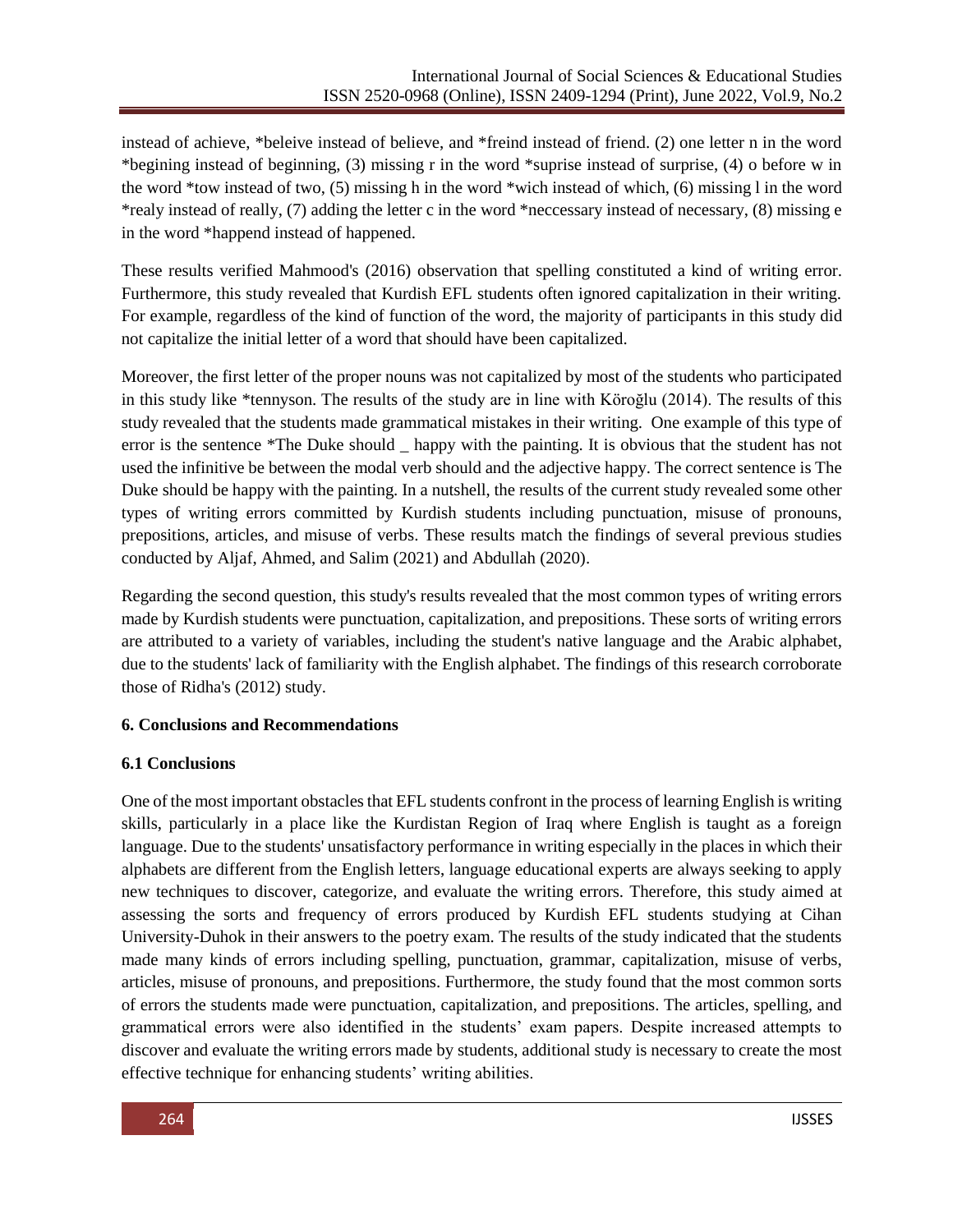### **6.2 Recommendations**

The following are some suggestions made by the study team:

- 1. Curriculum designers should give greater emphasis to students' writing abilities while developing their courses.
- 2. Teachers should provide immediate feedback to their students when they make writing errors.
- 3. Teachers must provide additional opportunities for their students to practice their writing skills in the classroom by incorporating exercises into their lessons.
- 4. Teachers should provide writing projects to their students in order to improve their writing skills.
- 5. When students make grammatical mistakes, teachers should identify the errors and correct them as quickly as feasible.

### **References**

- Abdullah, K. (2020). Kurdish students' writing problems on the mechanics of English as a foreign language. *International Journal of Research and Analytical Reviews,* 7(2), 698-712.
- Abdullah, S., & Muhammad, H. (2020). Spelling errors in MA theses by non-native English speakers in Kurdistan Region of Iraq: A corpus-based study. *Twejer Journal, 3*(1), 1007-1036.
- Ahmed, I. A. (2017). Different types of spelling errors made by Kurdish EFL learners and their potential causes. *International Journal of Kurdish Studies*, *3*(2), 93-110.
- Ahmad, R. A., Barzani, S. H. H., Meena, R. S., & Ali, H. F. (2021). Common Problems in Translation of Political Texts: The Case of English and Kurdish Languages. *Canadian Journal of Language and Literature Studies, 1*(2), 11-23.
- Aljaf, P., Ahmed, I., & Salim, S. (2021). Analyzing writing errors of Kurdish EFL students. *Journal of Garmian University*, *8*(2), 293-307.
- Al-Saudi, J. (2013). Error analysis and spelling mistakes of EFL learners at Tafila technical university: A case study. *Frontiers of Language and Teaching, 4,* 99-107.
- Ali, F. S., & Sarok, S. (2022). Students' Awareness towards Using Google Docs in Promoting Writing Skills in EFL Classes: TIU-Northern Iraq. *Canadian Journal of Language and Literature Studies, 2*(2), 39–51. https://doi.org/10.53103/cjlls.v2i2.39
- Amnuai, W. (2020). An error analysis of research project abstracts written by Thai undergraduate students. *Advances in Language and Literary Studies*, *11*(4), 13-20.
- Brown, D. (2000). *Principles of language learning and teaching.* (4th ed). New York: Longman
- Carla. (2021). *Overview of error analysis*. Derived from

https://carla.umn.edu/learnerlanguage/error\_analysis.html

- Chanquoy, L. (2001). How to make it easier for children to revise their writing. British journal of educational psychology printed in Great Britain. *The British Psychological Society.* 71 (1). 15- 41.
- Chen, H. C. (2004). Asymmetrical performances of English null subjects and null objects for Chinese college students. In *Thirteenth International Symposium on English Teaching, Taipei*.
- Chicho, K. Z. H. (2022). An Analysis of Factors Influencing EFL Learners' Writing Skills. *Canadian Journal of Language and Literature Studies, 2*(2), 28–38. https://doi.org/10.53103/cjlls.v2i2.38
- Corder, S. P. (1967). The significance of learners' errors. *International Review of Applied Linguistics*, 5(4), 5-13.
- Corder, S. P. (1974). Error analysis. In P. B. Allen & S. P. Corder (Eds.), *Techniques in applied linguistics* (pp. 122-154). London: Oxford University Press.